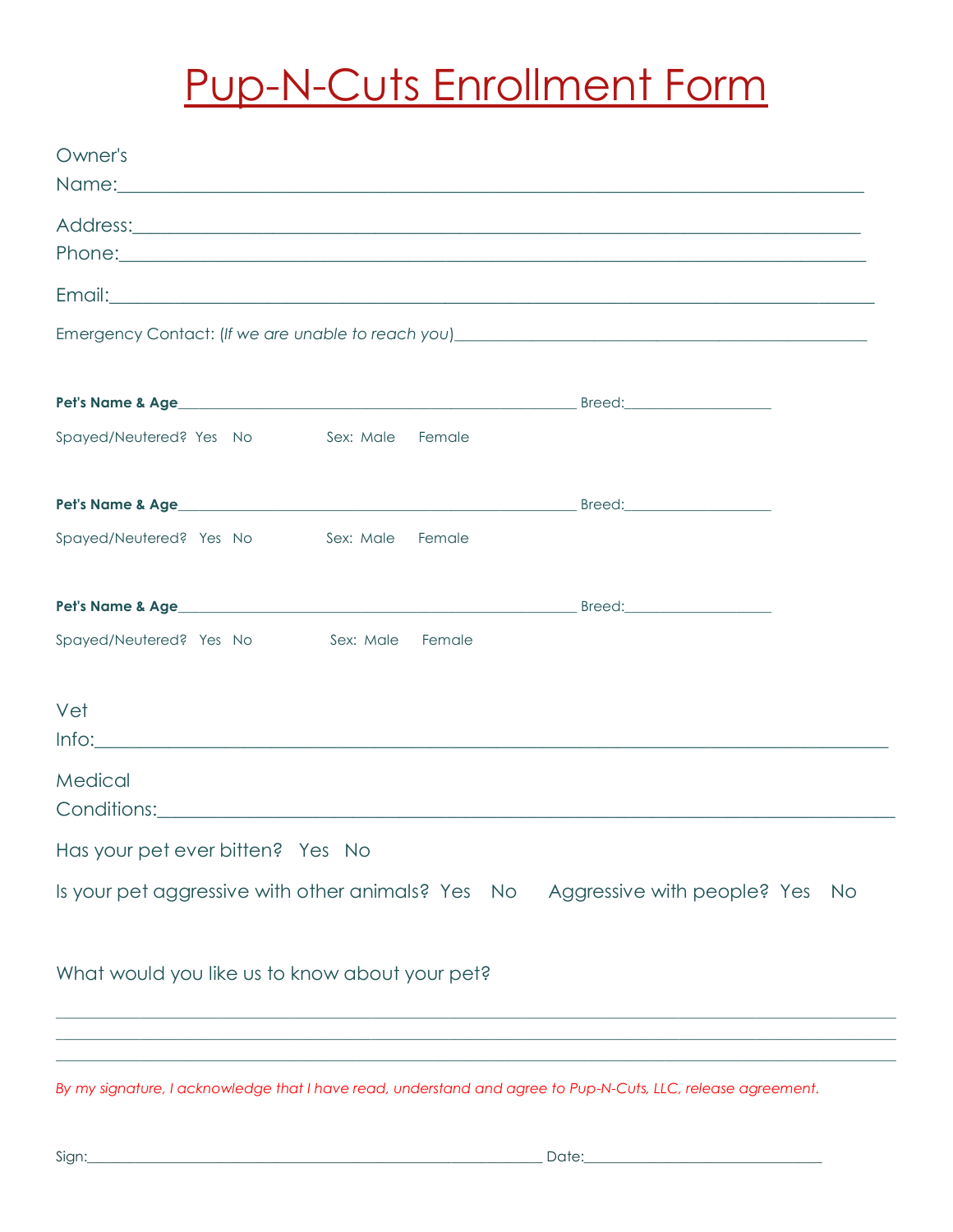**No -shows & Cancellations**: No shows, last minute cancellations or continual re-scheduling subject to a \$25.00 FEE PER PET which will be added to your next appointment. You may reserve another appointment by credit card for a full groom and the no-show fee. We understand there are emergency situations and will work with you, but not on a continued basis. Please be respectful of our time as we are a by-appointment business.

**Client Grooming Agreement Current Vaccinations/Veterinarian Information**: By signing this contract, owners verify their pets are current on Rabies. Proof of Vaccination or current Titer testing shall be provided to Pup-N-Cuts upon request.

**Aggressive or Dangerous Pets**: Owners MUST inform Pup-N-Cuts if your pet(s) bite, has bitten, or is aggressive to people, other pets or specific grooming procedures. Muzzles may be used if necessary. Muzzling will not harm your pet, and protects both the pet and the groomer. Pup-N-Cuts reserves the right to refuse/stop services for such pet(s) at any time before or during the grooming process, and charge a handling fee for Aggressive Dogs in addition to the regular grooming charge. If the pet should bite, the owner agrees to be responsible for any and all related medical bills, recovery costs, loss of income and equipment damage.

**Health, Medical Problems & Senior Pets**: Grooming procedures can sometimes be stressful, especially for a senior or ill pet or pet and can expose hidden medical problems or aggravate a current one during or after the groom. Because these pets have a greater chance of injury, these pets will be groomed for cleanliness and comfort. In the best interest of your pet this contract/agreement will give Pup-N-Cuts permission to obtain immediate veterinary treatment for your pet should it be deemed necessary. We will do our best to contact you first, then take your pet to your authorized Veterinarian. It is agreed that all expenses for Veterinary care will be covered by the pet's owner upon signing this contract/agreement.

**Mat Removal**: Pets with matted coats need extra attention during their grooming session. Mats left in a pet's coat only grow tighter, and can strangle the pet's skin, or eventually tear it open. Pup-N-Cuts do not wish to cause serious or undue stress to your pet, and will not continually de-mat your pet for you. Mats can be very difficult to remove, and may require the pet to be shaved. When necessary, removing a heavily matted coat includes risks of nicks, cuts or abrasions due to warts, moles or skin folds trapped in the mats. Heavy matting can also trap moisture and urine near the pet's skin allowing mold, fungus or bacteria to grow, causing skin irritations that existed prior to the grooming process. Torn skin from mats can also harbor maggots. After effects of mat removal procedures can include itchiness, skin redness, self-inflicted irritations or abrasions and failure of the hair to regrow. Shaved pets are also prone to sunburn and should be kept out of the sun until the hair grows sufficiently to protect the skin. In some cases pets may also exhibit brief behavioral changes. Prevention is the best defense against matting by scheduling regular grooming appointments. There is an extra charge for dematting.